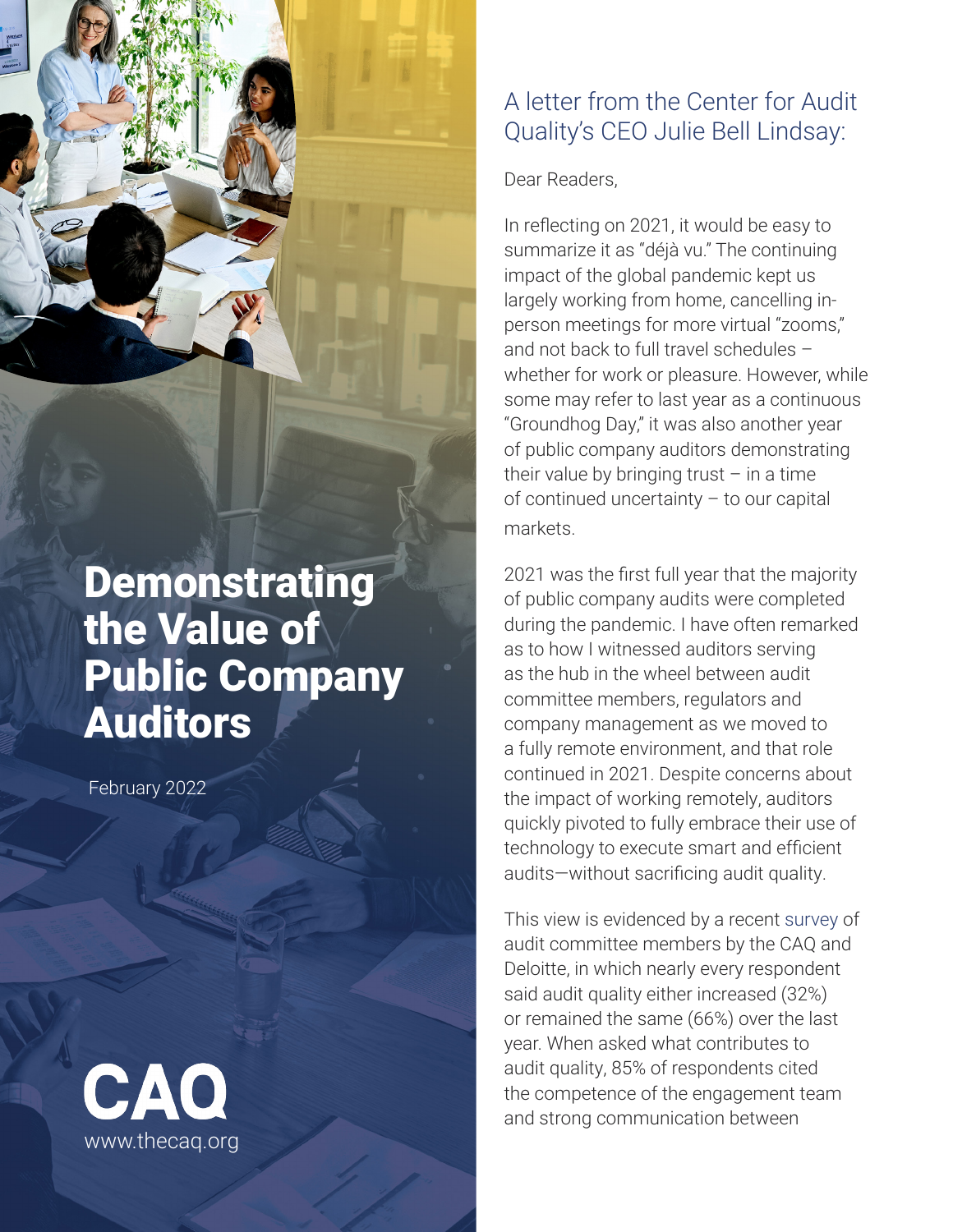the engagement partner and the audit committee as the most important factors. The "new normal," likely a hybrid of remote work and on-site interaction, is still evolving, but I am confident that public company auditors will continue to deliver highquality audits. Audit quality brings trust and transparency to the capital markets and auditors know that the consequences of losing that trust are severe. Protecting hard working Americans who invest in our capital markets is at the core of the profession's work and will remain our focus in the new year.

2022 is shaping up to be an important year and I am excited about the many opportunities. Part of these opportunities include changes in the regulatory environment. We have a robust agenda under SEC Chair Gensler and the most diverse PCAOB board in its history. Looking ahead to next year, we aim to continue demonstrating the value of public company auditors by:

- + Enhancing trust and transparency in public company auditors' ability to produce highquality audits
- + Responding to increasing demand for assurance over climate-related and other environmental, social and governance information (ESG)
- + Assisting all key stakeholders in the detection and deterrence of financial reporting fraud
- + Building a more diverse pipeline of talent into accounting and auditing and foster best practices in retaining diverse auditors

This is all in furtherance of our mission: to promote-high quality performance by U.S. public company auditors.

Thank you,



Julie Bell Lindsay *Chief Executive Officer* Center for Audit Quality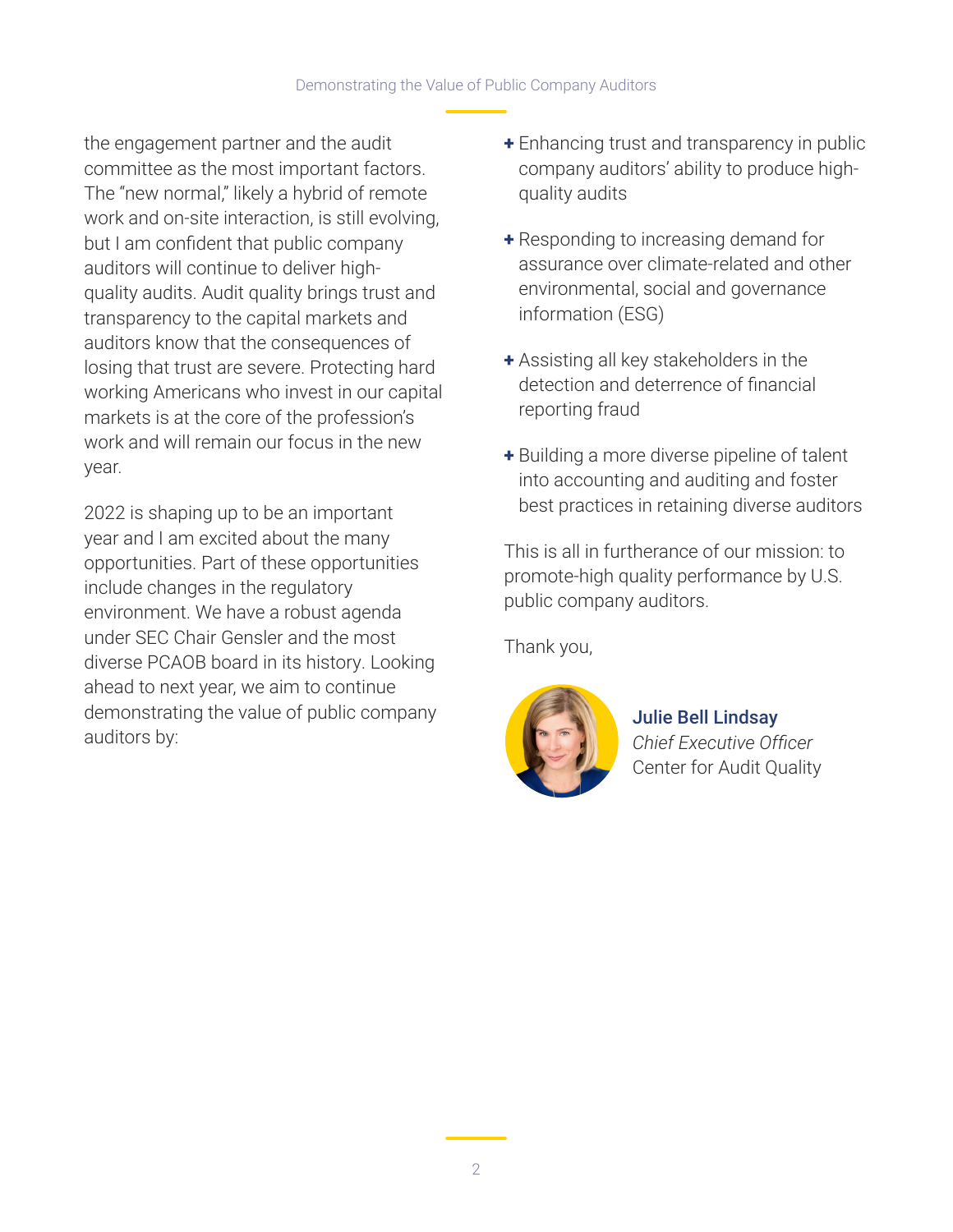# **2022 Outlook: Areas of Opportunity**

#### AUDIT QUALITY: ENHANCING TRUST AND **TRANSPARENCY**

Public company auditors serve as builders of trust, building confidence for investors – from the retiree in Arizona to the hedge fund manager in New York – that the financial information disclosed by public companies and the internal controls underlying this information is reliable. Investors then have this information available to inform resource allocation decisions that drive the multi-trillion-dollar U.S. capital market. Audited financial statements might not get the most attention on a day-to-day basis but they play an important role in the capital market system that provides resources to so many of the companies that touch our daily lives.

This role in the public trust is a big part of the audit profession's mission and it drives our focus on audit quality. This year marks the 20<sup>th</sup> anniversary of the Sarbanes-Oxley Act (SOX) becoming the new benchmark for accountability and transparency related to public company audits and auditors. Twenty years later, SOX continues to serve an important role in protecting investors, resulting in higher quality financial reporting for investors and

other capital market stakeholders to use. Coupled with significant investments by auditors  $-$  in talent, tools and technologies – the ability of auditors to perform high quality audits has never been higher.

While audit quality remains high, auditors remain committed to enhancing trust and transparency in public company audits. In 2022, the CAQ will encourage audit firms to increase transparency by:

- $+$  Continue or begin publishing annual transparency reports demonstrating commitment to audit quality
- + Supporting the continued evolution of auditing standards around issues such as quality control, technology and more to maintain high audit quality
- + Acknowledging and supporting the need for financial statements to include forward-looking information, as applicable

Other stakeholders, including the PCAOB and audit committees, also have the opportunity to increase transparency through a variety of actions. For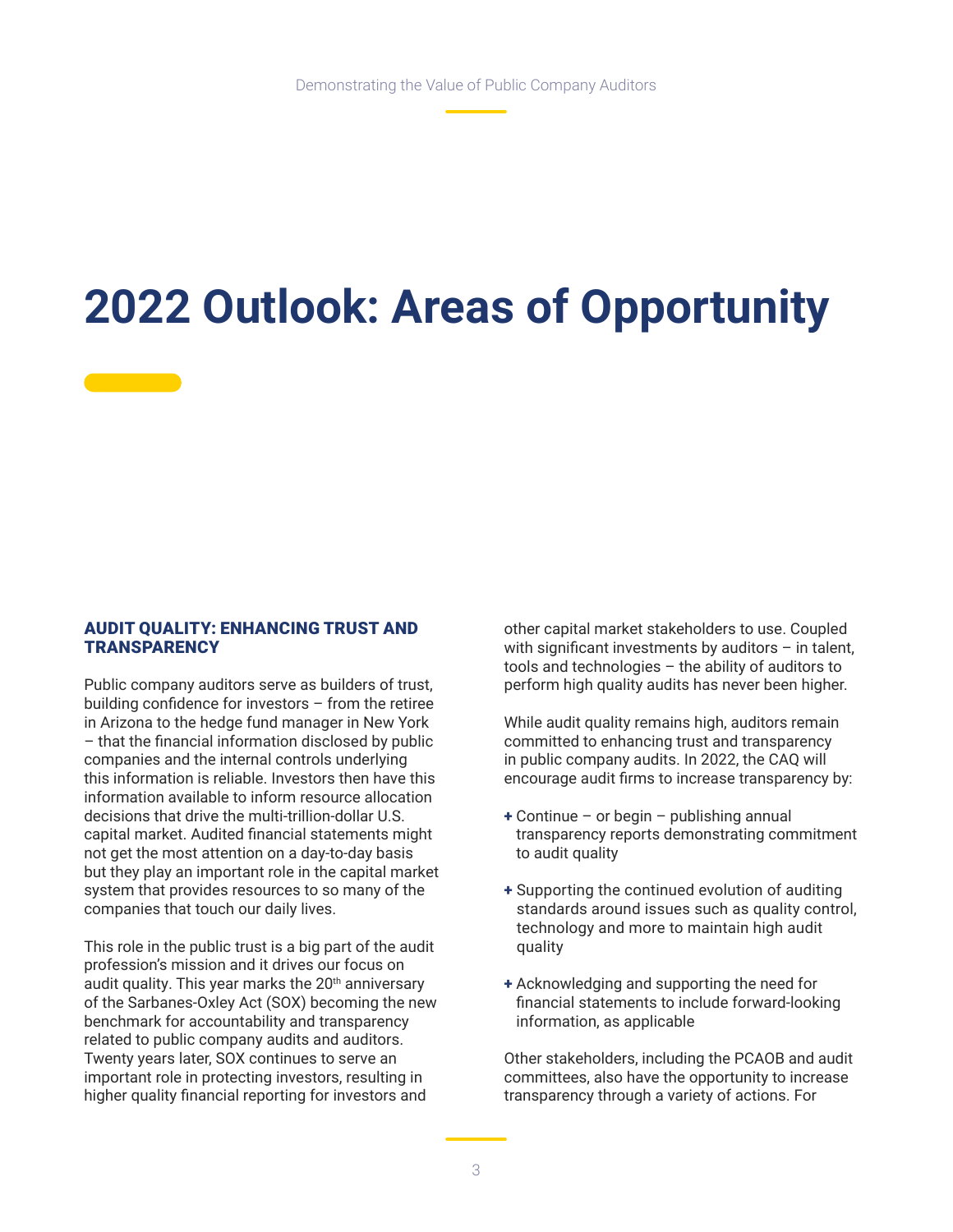example, we believe that timely inspection reports produced by the PCAOB are critical to audit quality and encourage the PCAOB to strive for timelines that will provide audit firms with more actionable information. And audit committees bring oversight and significant expertise and dedication to a public company's audit process. We encourage audit committees to continue to increase their disclosures in the proxy statement to tell investors and other users of financial statements not just *what* they do, but *how* they are overseeing the external auditor, auditor independence and their company's financial reporting.

These are just a few examples for how the profession can increase trust and transparency and we will plan to advocate for more throughout 2022.

#### INCREASING DEMAND FOR ASSURANCE: ESG AND THE AUDITOR

ESG reporting is no longer an emerging trend, but has become necessary information that investors have come to expect. Larry Fink said in [his annual letter](https://www.blackrock.com/corporate/investor-relations/larry-fink-ceo-letter) to CEOs, "As stewards of our clients' capital, we ask businesses to demonstrate how they're going to deliver on their responsibility to shareholders, including through sound environmental, social, and governance practices and policies."

Stakeholders will continue to put pressure on public companies to disclose their ESG practices in 2022. And based on an [analysis](https://www.thecaq.org/sp-500-and-esg-reporting/) we conducted of the S&P 500, we know that the majority of these public companies (95%) already are. We are also seeing more requests for assurance on aspects of companyreported ESG information, and like others, we await the SEC's proposals on certain of these ESG topics such as climate and human capital disclosures, expected in the first quarter of 2022. Public company auditors are already providing this assurance in limited circumstances. In their public interest role, auditors are uniquely equipped to draw on the same capabilities, such as professional skepticism and independence, that underpin the high-quality U.S. financial reporting system. Public company auditors are already steeped in the corporate reporting ecosystem and can use their knowledge of public companies' internal systems and controls to help company management and boards establish integrated and reliable ESG reporting controls and processes.

The reliability of ESG reporting is just one critical issue to aid investors in evaluating ESG information; comparability also proves essential. The formation of the International Sustainability Standards Board (ISSB) in 2021 was a positive step forward delivering comparability and it will go a long way in establishing a global baseline for ESGrelated disclosures.

#### ASSURANCE OR VERIFICATION

The CAQ looked at the most recent publicly available assurance or verification statement for S&P 500 companies as of June 18, 2021. More than half of S&P 500 companies (264 companies) had some form of assurance or verification over ESG metrics.